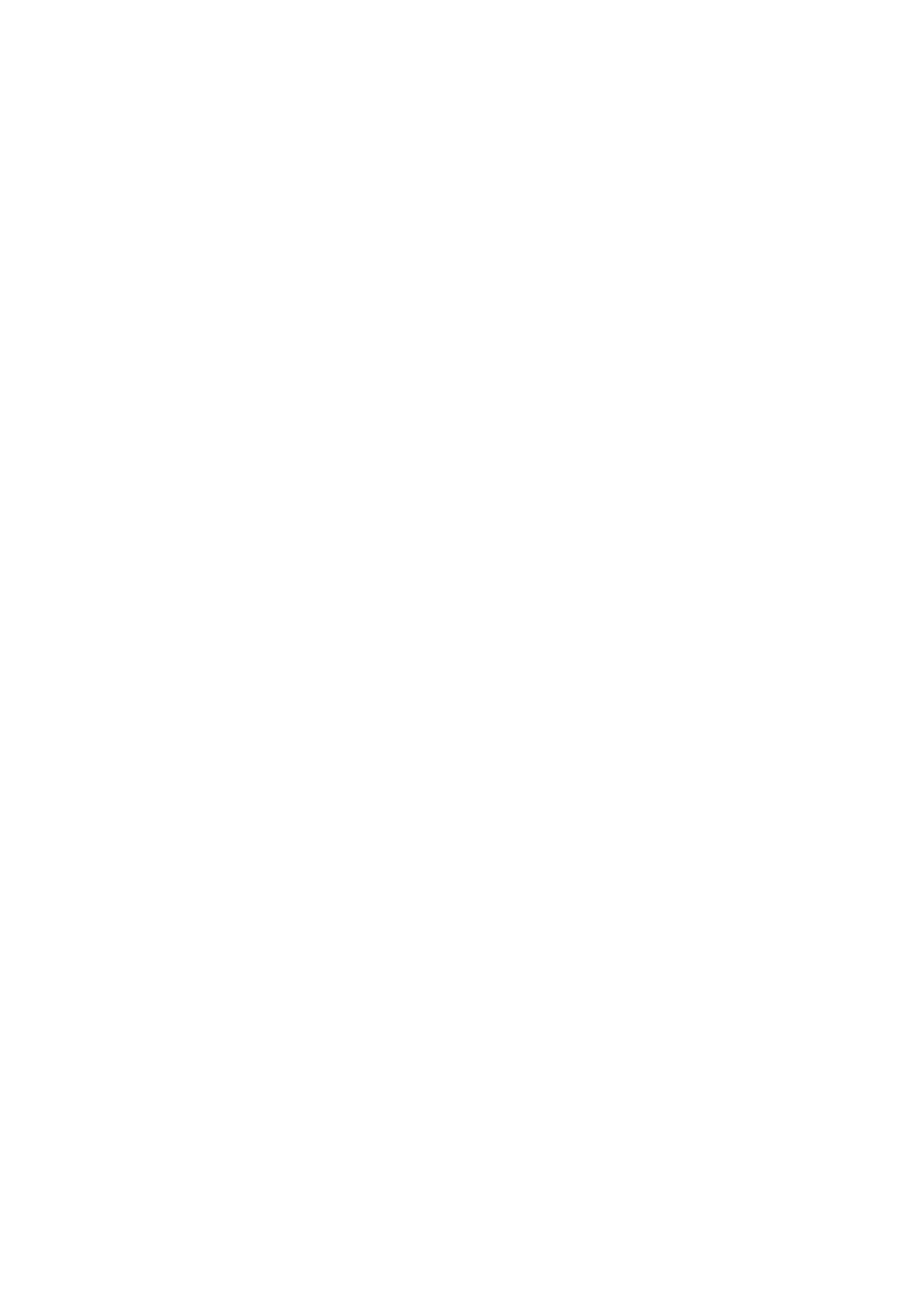### **1 Introduction**

A complete formulation of the *praemissa minor*<sup>1</sup> is necessary to ensure legality in judicial procedures. The court is obliged to ascertain all facts that are legally relevant for evidentiary purposes (Pavčnik, 2007). Those facts are essential to evidence law, because only facts with legal consequences are relevant for judicial decisions. Therefore, the ascertainment of legally relevant facts in one of the most important acts in judicial procedures.

Legal scholars distinguish between different types of facts.<sup>2</sup> Generally speaking, facts are phenomena observable and perceivable in our environment. They can be external or internal (spatial component) and belong to past, present or future circumstances (time component). External (objective) facts are part of the outside world, while the existence of internal (subjective) facts depends on subjective experiences of individuals. The latter represent circumstances that are not manifested externally, therefore their perception by external »observers« is only indirect (Dežman et al., 2003, see also Rechberger & Simotta, 2003). Facts are distinguishable also by their time component. At the moment of their ascertainment present facts *exist*, past facts *do not longer exist* and future facts *do not yet exist.* It is indisputable that existing facts are easier to ascertain, as their observation and perception takes place in the present. On the other hand, ascertaining past and future facts requires much more effort. Ascertaining past facts requires an analysis and evaluation of events and human actions that have already taken place, while discerning future facts requires anticipation skills.

The same applies to objective and subjective facts. Ascertaining subjective facts is more demanding than the ascertainment of objective facts, because they are not manifested in the external world.<sup>3</sup> Therefore, the possibility of their observation and perception is heavily limited. Consequently, the importance of subjective facts can significantly decrease or even worse, they can be overlooked in judicial decision making (Kolber, 2014). However, the application of legal syllogism requires the ascertainment of all legally relevant facts – objective, subjective, past, present and future facts. Otherwise, the functioning of the legal system would be jeopardized. It is therefore important that all legally relevant facts are ascertained, but the question arises, how to achieve a reliable objectification of those that are subjective? The existence (or non-existence) of subjective facts depends on the subjective experiences of individuals that are empirically inaccessible to external »observers«. For this reason, the courts are caught in a vicious cycle. On one side, they are obliged to ascertain all legally relevant facts, and on the other, they are faced with

1

<sup>1</sup> *Praemissa minor* as the lower premise of the legal syllogism.

<sup>2</sup> Positive and negative facts, external (objective) and internal (subjective) facts, past, present and future facts, etc.

 $3$  Under the term subjective facts, we understand all facts that are not objective – facts that are not manifested in the external world and therefore can not be objectively perceived.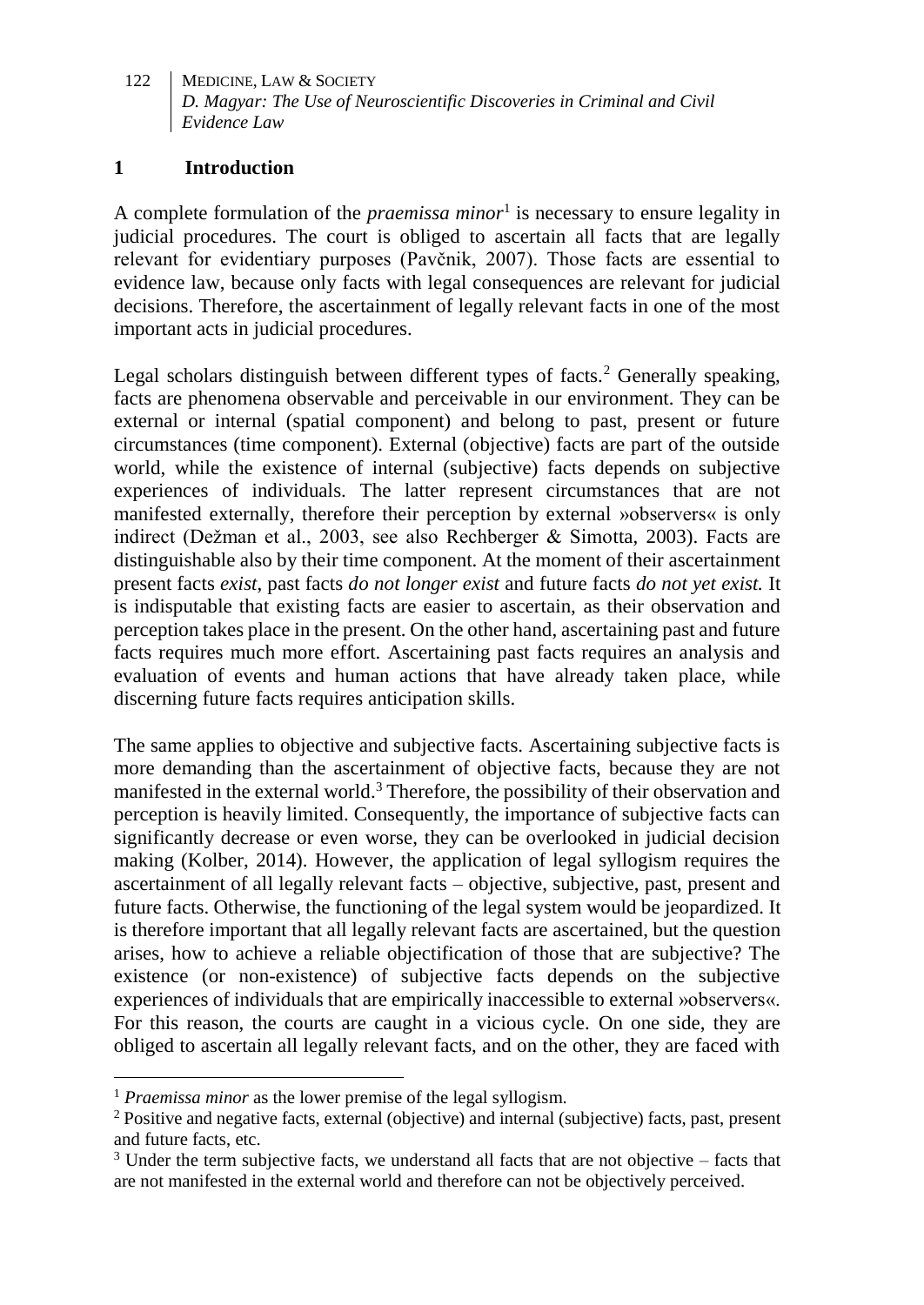the complexity of ascertaining subjective facts. The truth about the existence of subjective facts is known only by those who stand in a special subjective-empirical relationship with them. The court's persuasion on the actual existence of a subjective fact is therefore only an approximation of the truth, since in the court lacks the capacity to have direct insight into the subjective experiences of individuals. A higher level of reliability in ascertaining subjective facts could be achieved if science succeeded in »breaking into the human interior«. The insight into the subjective experiences of individuals would create the possibility of more accurate conclusions about the existence of subjective facts.

## **2 Neurolaw – the Interdisciplinary Field of Neuroscience and Law**

At first glance, it would appear that neuroscience and law do not have much in common. The former is interested in the nervous system, with an emphasis on the human brain, while the latter focuses on social relations. However, facts regarding individuals and their behaviour, cognition and mental states are equally important for both. Since their judicial ascertainment (often) depends on various scientific discoveries, the question arises: can neuroscientific discoveries contribute to more reliable objectification of legally relevant subjective facts? An answer to that question can be found in the interdisciplinary field of neurolaw, where neuroscientific discoveries intertwine with legal problems.

## **2.1 The History of Neurolaw**

The term neuroscience at present is considered as a general term for brain research (»the science of the brain«). Pustilnik (2009), a Professor at the University of Maryland School of Law, has stated that »(criminal) law and neuroscience have been engaged in an episodic and ill-fated love affair for over two hundred years«. But the history of neurolaw goes even further back in time. The earliest records of brain injuries originate from 5000 BC in ancient Egypt. Younger, but significantly more important, is the Edwin Smith (Surgical) Papyrus from 1700 BC. It contains hieroglyphs, which represent the earliest written mention of the brain, and describes brain damages, their connection to different neurological symptoms, the cerebral cortex and many other details that justify its reputation as the most important empirical practicum of ancient Egypt. Not surprisingly, the oldest records on the existence of medicine and law originate from the same period. There is no doubt that Imhotep, the Grand Vizier of King Zozer, significantly contributed to the emergence of the interdisciplinary field of medicine and law. The (administrative) fields of medicine and judiciary were united in his persona, since he was the chief physician and chief justice, which is why he is considered to be the pioneer of the interdisciplinary field of medicine and law (Smith, 1954). When reviewing the above-mentioned medical records, it can be concluded that the brain occupied an important place in the medicine of the ancient Egyptians. Therefore, it is very likely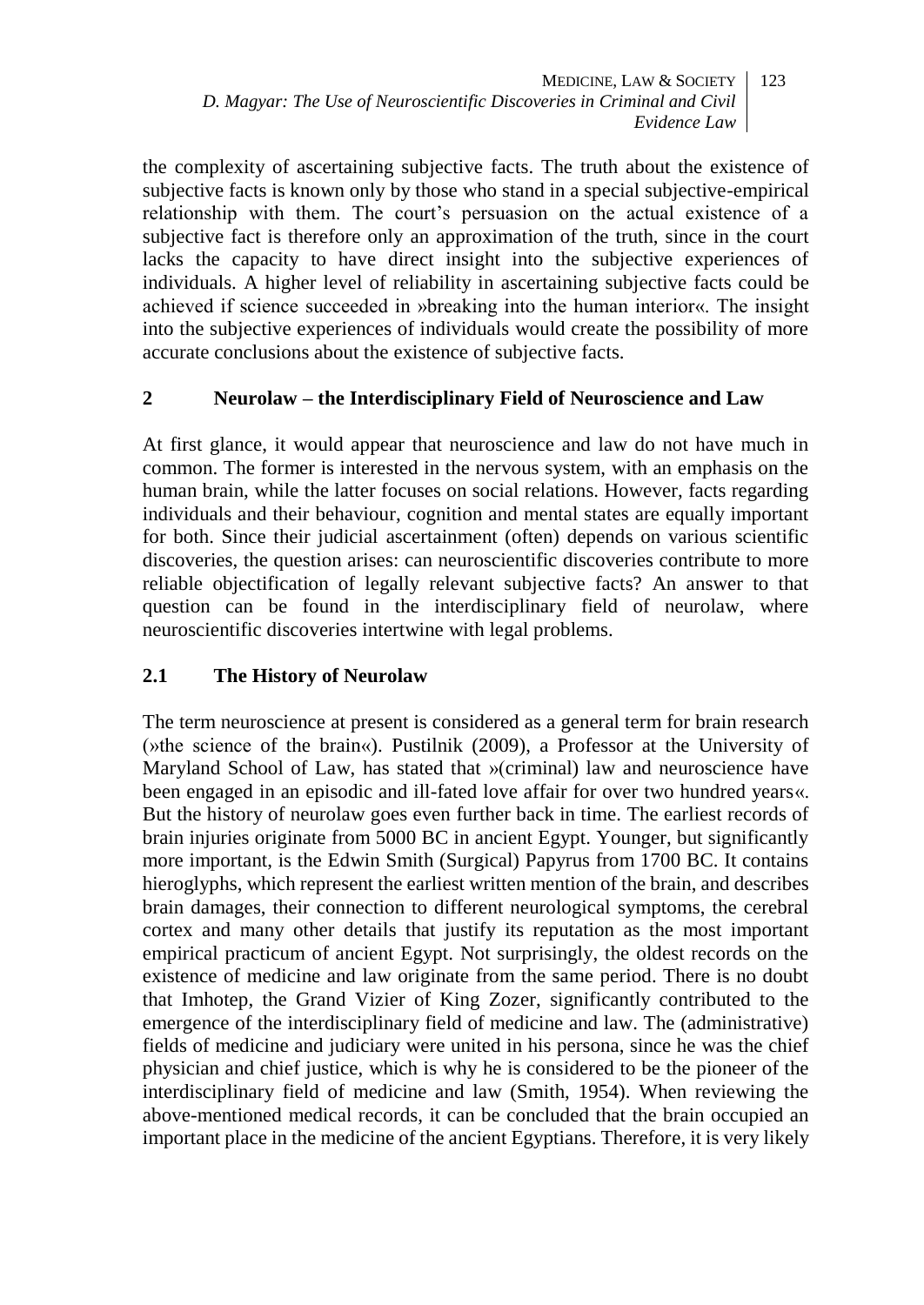that they also dealt with the interweaving of neuroscience and law, which could have resulted in the emergence of neurolaw.

Although there is no reliable evidence that medical discoveries were used in (legal) evidentiary purposes in ancient Greece, there is no doubt that the interaction of medicine and law actually occurred. It is well known that Hippocrates and his contemporaries discussed a number of questions concerning medicine and law (Wecht, 2005). Because of the position enjoyed by doctors (and philosophers) in ancient Greece, their opinions and discoveries were certainly used in legal proceedings (Smith, 1954). Given that doctors (and philosophers) also dealt with brain issues, for example Alcmaeon with the sensory perception center, Hippocrates with epilepsy and Plato with the concept of memory (Gross, in: Adelman, 1987, see also Wickens, 2015), it is very likely that neuroscientific discoveries were used to solve legal problems too. Due to the high level of scientific knowledge achieved by the Greeks, it makes sense to believe that progress had also been made in the field of neurolaw.

It is well known that Roman law is one of the most magnificent and complete legal systems of Antiquity. While not occurring in the initial period of the Roman Empire, medical discoveries gradually made their way into legal proceedings. At the time of Justinian, medicine became legally regulated. The conditions for performing medical practice, as well as the areas of (official) medicine and the number of doctors per population were determined by law. The *Codex Iustinianus* stipulated that medical experts were required to be impartial assistants of the court (*amicus curiae*) with special knowledge (Wecht, 2005). At that time, progress had been made in the field of forensic medicine, as the *Codex* prescribed obligatory involvement of medical experts in some court proceedings (Smith, 1954). There is no doubt that development has occurred in the areas of forensic medicine and medical law, but there was little progress in the area of neurolaw. Brain research in ancient Rome after all, with the exception of Galen, was not intense. It can be assumed that individual neuroscientific discoveries were used in legal proceedings, such as the connection between external forces and brain injuries that resulted in disability or death, but there is no hard evidence to support this assumption. We therefore conclude that neurolaw in ancient Rome did not develop noticeably. After all, it is not possible to talk about interdisciplinarity between neuroscience and law not even after Galen's death, when his ideas have become dogmatic. Since nobody questioned those ideas over the next 1500 years and (consequently) neuroscience could not develop, it is not surprising that the European Middle Ages did not contribute to the development of neurolaw (Gross, in: Adelman, 1987).

The Renaissance of European (neuro)science took place in the 16th century. The *De Humani corporis Fabrica* by Andreas Vesalius was published in 1543, and had a great impact on the (dogmatic) medicine of that time. In about the same period, legal rules regulating forensic medicine were adopted. The *Constitutio Criminalis*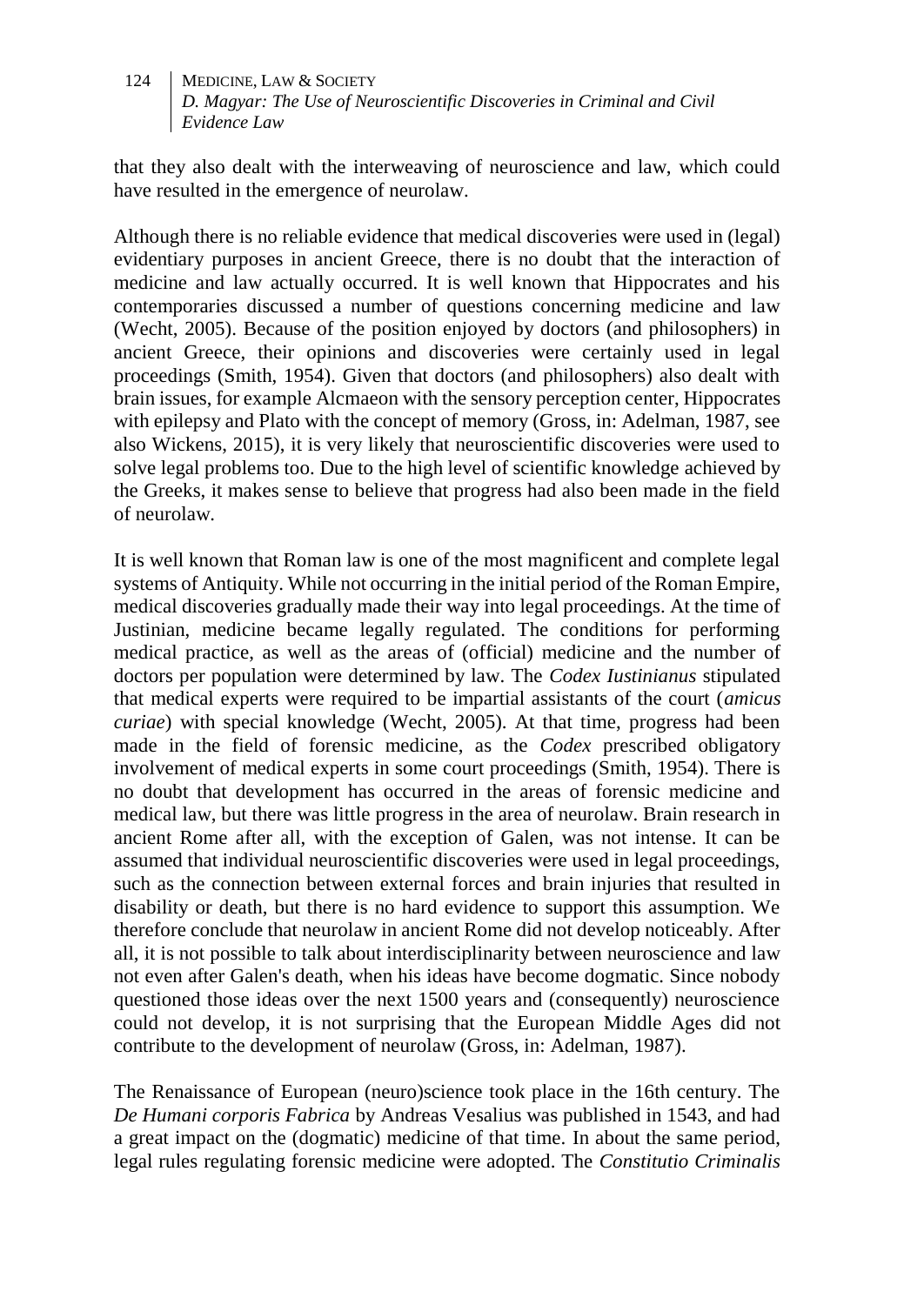*Carolina*, the Criminal Code of Charles V., for example, prescribed obligatory involvement of medical experts in criminal proceedings when deciding on murders, poisonings and other criminal offenses, resulting in bodily injuries (Smith, 1954). In France, a number of regulations were adopted between 1570 and 1692, which encouraged the development of the interdisciplinary field of medicine and law. The *De Relationes Medicorum* by Fortunato Fedela and the *Quaestiones Medicina-Legales* by Paola Zacchia, the *magnum opus* of that era, dealt with a number of medical questions with a significant impact on law (Wecht, 2005). Gradually, the first departments on forensic medicine and medical law were established in Germany and France (Smith, 1954).

Concurrently, neurolegal development was taking place. Zacchia, for example, argued that it was necessary to involve medical experts in legal proceedings concerning mental incompetence of individuals, since mental disorders were (correctly) understood merely as a result of brain abnormalities (Mellyn, 2014). The interdisciplinary field of neuroscience and law therefore had begun to awaken from a long sleep. Brain research gradually intensified in the 18th century, which also deepened the neurolegal discourse.

Up until this point, the development of neurolaw was substantiated (mainly) on the basis of the development of the interdisciplinary field of medicine and law. Direct evidence on its existence appeared relatively late, which might explain the background of Pustnilnik's statement about the (only) »two centuries lasting love affair of neuroscience and law«. The first interdisciplinary conference on neurolaw took place in 1873 in New York, where physicians and lawyers gathered to establish a dialogue between the professions to improve the applicability of medical discoveries (on the brain) in law. The topics discussed were highly similar to contemporary neurolegal problems, such as the question of mental (in)competence and legal responsibility (Shen, 2016, see also Tighe, 1986). Although the number of associations dealing with related questions increased rapidly, the initial enthusiasm did not last long. Most scientific discoveries were rejected by lawyers as irrelevant, therefore the theories about the neurological (biological) basis of mental incompetence failed to make their way into legal proceedings. It was difficult to prove causality (or at least correlation) between abnormal brain states and unlawful acts, without the necessary tools for examining the brain. Many 19th century theories on the neurological basis of mental life remained on the level of hypotheses without greater legal significance, mostly because they raised more questions than offered answers to the problem of distinguishing *pathological* from *normal* (Shen, 2016).

From the abovementioned moment on, the interdisciplinary field of neuroscience and law started to develop at an accelerated pace. After the foundations were established, three major moments took place in the history of neurolaw: (1) the introduction of electroencephalography (EEG) evidence into the legal system in the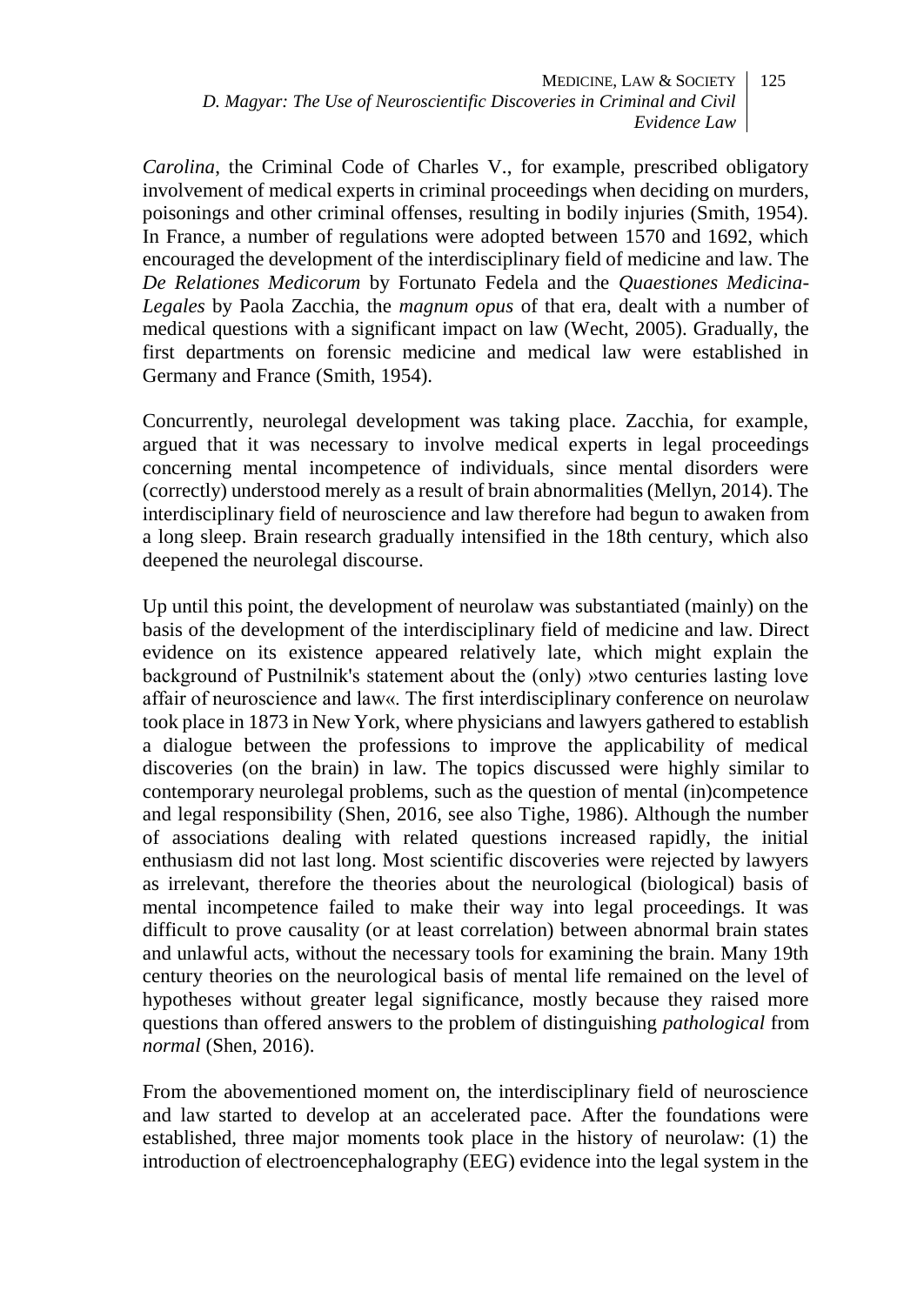mid-twentieth century, (2) the use of psychosurgery for violence prevention in the 1960s and 1970s, and, most recently, (3) the development of neurolaw in personal injury litigation in the late 1980s and 1990s (Shen, 2016). Parallel to these key developments, modern neurolaw has started to emerge.

### **2.2 Modern Neurolaw**

We have already defined neurolaw as the interdisciplinary field of neuroscience and law. But neuroscience is not only a general term for brain research (»the science of the brain«). Depending on its approach, it can be either traditional or modern. Traditional neuroscience is based on particular brain research, focusing on the needs and specificities of individual (traditional) scientific disciplines. On the other hand, modern neuroscience is defined by interdisciplinary brain research and the use of (modern) neuroimaging technologies (Shen, 2016). Considering the abovementioned distinction, we can differentiate between traditional and modern neurolaw as well. The former investigates the applicability of traditional neuroscientific discoveries into law, while the latter the applicability of modern ones. Therefore, we can talk about modern neurolaw only after the emergence of interdisciplinary brain research and the invention of (modern) neuroimaging technologies.

Interdisciplinary brain research emerged in the second half of the 20th century, when (neuro)scientists formulated the revolutionary idea that interdisciplinary, international and team work could significantly improve understanding the brain (Cowan et al., 2000, see also Bear et al., 2016). The first interdisciplinary and interuniversity program for brain research – the Neuroscience Research Program (NRP) - was created in 1962, bringing together (neuro)scientists in the fields of chemistry, physics, immunology, genetics and molecular biology (Cowan et al., 2000). The invention of (modern) neuroimaging technologies, such as the computed tomography (CT), positron emission tomography (PET), (functional) magnetic resonance imaging ((f)MRI) etc., took place in about the same period. These ground-breaking innovations enriched our knowledge with new (modern) neuroscientific discoveries and paved the way for the emergence of modern neurolaw.

The discoveries of modern neuroscience were first applied in criminal and eventually in civil law (Shen, 2017). Opinions on the importance of modern neurolaw vary, however (Nadelhoffer & Nahmias, 2011). Morse (1982), for example, is convinced that the use of (modern) neuroscience is yet another of many failed attempts to substantiate the basis of criminal liability, while Goodenough (2001) is convinced that future neuroscientific discoveries will require society to reexamine legal concepts in their foundations. An intermediate position was accepted by Greene and Cohen (2004), authors of the famous sentence (article title): »*For the Law, Neuroscience Changes Nothing and Everything*«. They believe that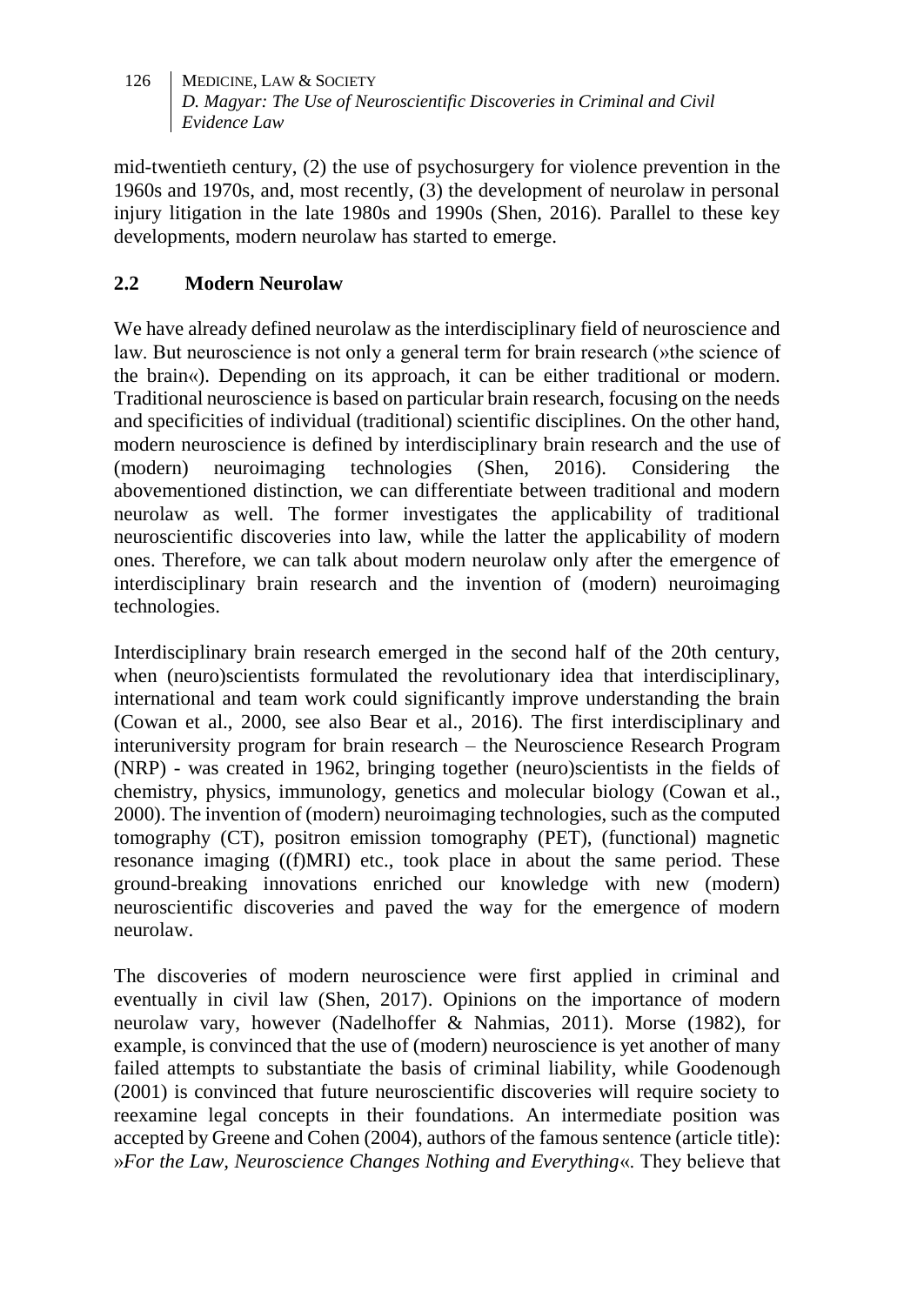neuroscientific discoveries will have a significant impact on the legal system, but will not revolutionize the law as we know it today (Nadelhoffer  $& Nahnias, 2011$ ).

### **3 Neuroscientific Discoveries in Evidence Law**

Discoveries of modern neuroscience today play a significant role in both criminal and civil evidence law. Most Criminal Codes stipulate that mentally incompetent offenders are not criminally responsible for their actions.<sup>4</sup> Mental incompetence is a condition in which a person is not aware of his actions or can not control his behavior because of mental disorder or mental underdevelopment. Only offenders who understood the meaning of their action and had control over their behavior can be found guilty in criminal procedures. However, due to mental disorders or mental underdevelopment, many of them are not capable of that. The question arises as to whether it is possible to take into account neurobiological causes as a reason for exculpating one from a crime (Zgaga, in: Salecl et al., 2015).

Mental disorders are defined by various combinations of pathological changes of thoughts, emotions, perception, behavior and disabilities of cognition and memory. They are a manifestation of pathologically changed behavioral, psychological and biological functions of individuals. <sup>5</sup> There is no doubt that many forms of mental disorders, recognized by legal theory and case law, stem from neurobiological causes (Bavcon et al., 2009). Therefore, the answer to the question can only be affirmative. Neurobiological causes can be understood as legally relevant reasons for excusing guilt.

The aforementioned mental disorders cannot be ascertained by the court without the involvement of medical experts – psychiatrists, who are undoubtedly most often in relationship with persons with mental disorders (Plesničar, 2016). Since they are considered as subjective facts, a higher level of reliability in their ascertainment could be achieved if science succeeded to »break into the human interior«. And this is the point where neuroscience arises. Neuroimaging methods are capable of ascertaining subjective facts more reliable, including facts regarding mental disorders and mental underdevelopment. With the help of (f)MRI and other neuroimaging methods, neuroscientists can detect a myriad of functional and structural changes in the brain that cause mental abnormalities. Therefore, the courts should take advantage of neuroscientific discoveries when deciding on the question of mental (in)competence. On the other hand, it is true that not all functional and structural brain changes lead to mental incompetence. For this reason, if neurobiological causes of deviant behavior are ascertained, the court may apply the doctrine of substantially diminished mental competence and impose a reduced punishment.<sup>6</sup>

-

<sup>4</sup> For instance, Article 29 of the Slovenian Criminal Code.

<sup>5</sup> Higher Court in Ljubljana, [2011] 16 April, VSL I Kp 78/2008.

<sup>6</sup> For instance, Article 29 of the Slovenian Criminal Code.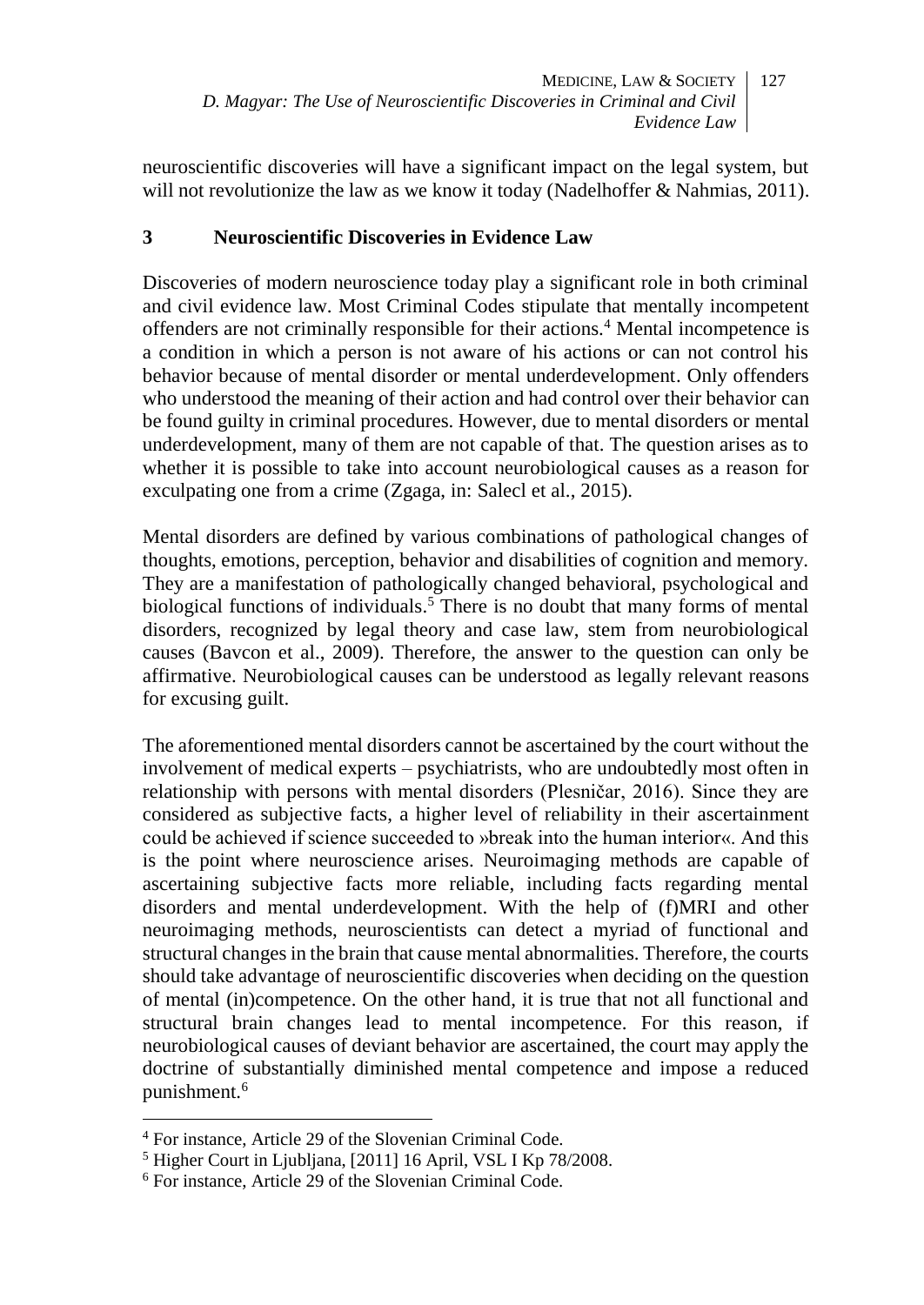Questions regarding mental conditions are equally relevant to civil evidence law. For example, the problem of children's capacity for reasoning arises often in civil procedures. The second paragraph of Article 137 of the Slovenian Obligations Code, for example, stipulates that minors aged seven and over but under fourteen shall not be liable for damage, unless it is shown that they were capable of accounting for their actions when the damage was inflicted. When applying this article, the courts could take advantage of the established neuroscientific discovery that individual brain regions do not develop at the same time (De Kogel et al., 2013). For example, it is known that while the amygdala already is developing in early adolescence, the development of the prefrontal cortex takes more time and is not completely developed until a human reaches the mid-twenties. Those two brain regions have different functions. While the amigdala is »responsible« for rewarding and emotions, the prefrontal cortex is »responsible« for reasoning, decision-making and impulsivity control. Excessive emotional responses, impulsivity and unreasonable risk-taking on the part of minors therefore could be explained as resulting from the imbalance between the developed amygdala and the underdeveloped prefrontal cortex (Harris et al., 2011). If we attribute the act of the minor, who caused the damage, to the alleged imbalance, it can be concluded that the minor cannot be held legally responsible for his or her actions. The special conclusion has been derived from the general discovery (upper premise) that the underdeveloped prefrontal cortex is the reason why minors lack the mental capacity for complete reasoning. If the upper premise is correct, then the general discovery applies to that particular minor too. In the upper case an existing neuroscientific discovery was applied to ascertain civil liability (statistical method). The method used is based on generalization, i.e. deductive reasoning on the developmental level of children's brains in relation to the general population, which ignores the differences between individuals. Therefore, it may happen that the developmental level of a particular brain does not correspond to the brain development of the general population. The abovementioned danger can be avoided by applying one of the neuroimaging methods to observe the brain development of that particular minor (clinical method). Since the clinical method ensures a higher degree of reliability, there would be no need for deductive reasoning, i.e. the use of the statistical method (Harris et al., 2011).

The statistical and clinical methods are already being used in judicial procedures. In one of the cases, a Dutch court was appointing provisional supervision to a child who refused a blood transfusion due to religious reasons. The minor showed high loyalty to his (exaggeratedly) religious family, that made him unable to distinguish between his own opinion and the opinion of his parents. The court concluded that the minor was not capable of making his own decisions, since his brain was not sufficiently developed. The inability to make long-term decisions is a distinctive characteristic of the developing brain of a minor. On the basis of that conclusion, the Dutch court appointed a provisional supervisor to the child. The court also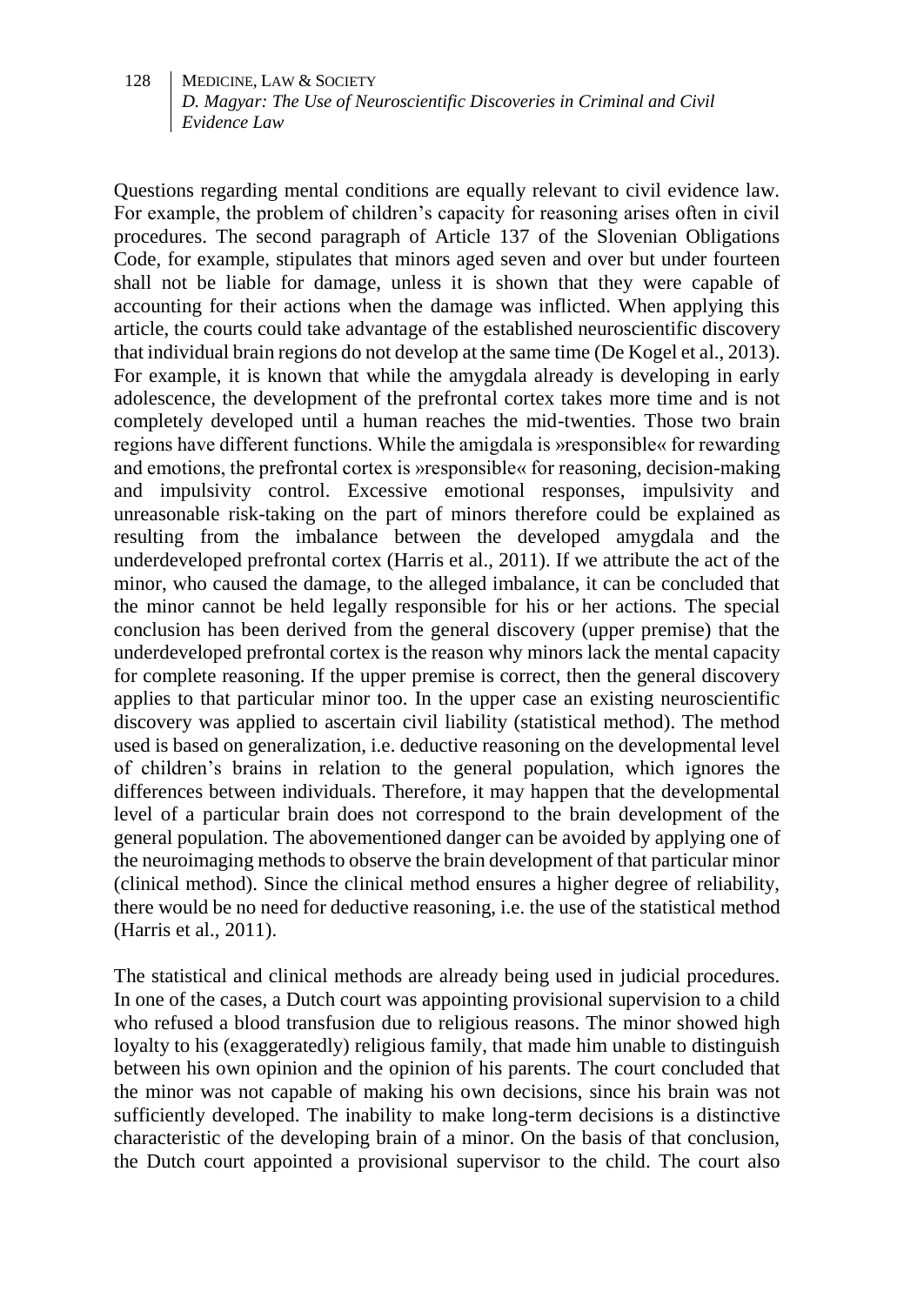decided, on the basis of the existing neuroscientific discovery, that minors are mentally incapable of making long-term decisions due to their underdeveloped prefrontal cortex.<sup>7</sup> In a different Dutch case, a 91-year-old senior claimed that his ability to consent to marriage was not impaired, even though he suffered from dementia. The man relied upon the opinion of a medical geriatric expert who opined that the man's capacity for reasoning was not adversely affected by his dementia (and age) and that there was no impediment to the conclusion of the marriage. On the other hand, the man's children referred to medical documentation created on the basis of an MRI and clinical and neuropsychological assessment. This medical workup suggested that the senior was suffering from the initial signs of dementia. Nevertheless, the court accepted his claim and concluded that his capacity for reasoning was not adversely affected by the dementia. The problem in this case was that, despite the neuroscientific proofs of dementia, the court nevertheless rested its decision exclusively on the basis of external factors, i.e. the geriatric opinion and the court's perception at the main hearing. $8$  In a third case, the plaintiff disputed the validity of his registered partnership. He referred to an expert opinion, which included neuropsychological, clinical and radiological diagnoses. It was ascertained that the plaintiff suffered from Alzheimer's disease and was not able to express his true will at the time of the registration. Despite the defendant's objection that the plaintiff's capacity for reasoning could be ascertained only with a medical opinion that was contemporaneous with the time when the partnership was registred, the court followed his claim and annulled the partnership.<sup>9</sup> The court's decision was based on the clinical method, taking into account the expert opinion that was created exclusively and specifically for the case before the court (De Kogel et al., 2013).

The application of neuroscientific discoveries is becoming increasingly common in cases dealing with substantially diminished mental competence. In the recent case of John McCluskey, who was charged with double murder, neuroscientific discoveries (PET and MRI) were presented by the defendant's attorneys. The evidence showed structural and functional abnormalities in his brain, i.e. 10 areas with below average brain activity and 17 areas where the functioning of the brain was hyperactive. McCluskey's attorneys argued that irregularities in his amygdala caused misinterpretations of environmental signals, which in turn triggered a "false alarm", wherein his unbridled primitive emotional impulses could not be be prevented due to irregularities in his prefrontal cortex. As a result of the abovedescribed combination of irregularities, McCluskey, it was argued, could not fully understand the meaning of his action and control his behavior. Since the jury could not reach unanimity to impose the death penalty, the court reduced the punishment and sentenced him to life imprisonment (Hafner, in: Salecl et al., 2015). The McCluskey case demonstrates how neuroscientific discoveries can help to mitigate the punishment due to substantially diminished mental competence.

-

<sup>7</sup> District Court Amsterdam [2010] 12 March, LJN BL9136.

<sup>8</sup> District Court Dordrecht [2007] 25 October, LJN BB6577.

<sup>9</sup> District Court Den Haag [2011] 21 February, LJN BP7696.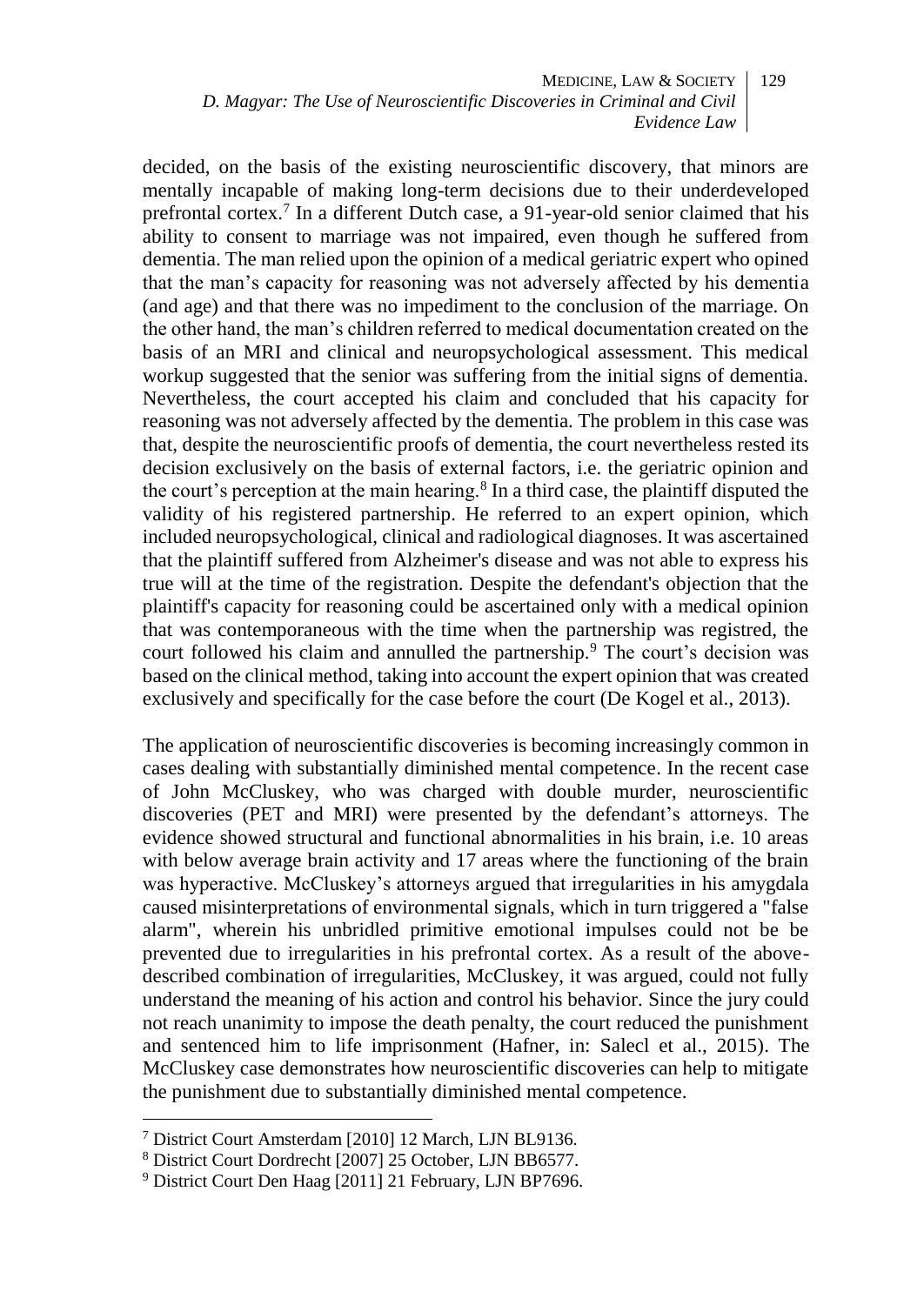European courts recognize the field of neurolaw in criminal cases as well, applying various neuroscientific discoveries to particular facts patterns that have come before them. Italian courts, for example, imposed reduced punishments in cases of murders and pedophilia. The murderer justified his act with neuroscientific evidence showing brain abnormalities, while the pedophile relied upon images showing a tumor in his brain (Hafner, in: Salecl et al., 2015). However, the use of neuroscientific discoveries in evidence law has been used in other areas aside from the criminal law context to provide support for imposing reduced punishments.

The principle of material truth requires a complete and truthful ascertainment of legally relevant facts.<sup>10</sup> But »the truth« is not always objectively ascertainable. In the case of subjective facts, the truth is known only by those who are in a special subjective-empirical relationship with it. The existence (or non-existence) of subjective facts depends on the subjective experience of individuals that are empirically inaccessible to the external »observers«. The judicial persuasion on the existence of subjective facts is therefore only an approximation to the truth, due to the courts' inability to have direct insight into the subjective experiences of individuals. A higher level of reliability in ascertaining subjective facts could be achieved if science succeeded to »break into the human interior«. The insight into the subjective experiences of individuals would unlock the possibility of gaining more accurate conclusions about the subjectively »colored« truth. Among neuroscientists, the different neurological background of lying and truth-telling is more or less undisputable (Spence & Kaylor-Hughes, 2008). Research has shown, for example, that lying increases the activity of the prefrontal cortex, i.e. the brain region »responsible« for cognitive effort and selecting among alternative options (Bles & Haynes, 2008). Neuroscientists believe that activation of the prefrontal cortex is associated with both the suppression of truth and the formation of lies (Harris et al., 2011). The latter increases the concentration and creativity among individuals, since the creation of false stories requires more mental effort than telling the truth (Goodenough  $&$  Tucker, 2010). This neuroscientific discovery is already being used in commercial purposes (Hafner, in: Salecl et al., 2015). By way of example, some companies have claimed that on the basis of observation of brain activity (fMRI) they can distinguish between lying and truth-telling.<sup>11</sup> So the question arises: can the use of neuroscientific discoveries improve the chances of ascertaining the truth in evidentiary procedures? There is, unfortunately, no clear answer to this question. The potential of neuroscientific lie detection rests upon detecting brain regions that activate during lying. But an increased activity in a particular brain region, while providing some evidentiary support, does not necessarily lead to the firm and unequivocal conclusion that the person observed is lying. Due to the complexity of the human brain and the cognitive background of

1

<sup>&</sup>lt;sup>10</sup> For instance, Article 17 of the Slovenian Criminal Procedure Act.

<sup>&</sup>lt;sup>11</sup> Commercial companies such as Cephos in No Lie MRI.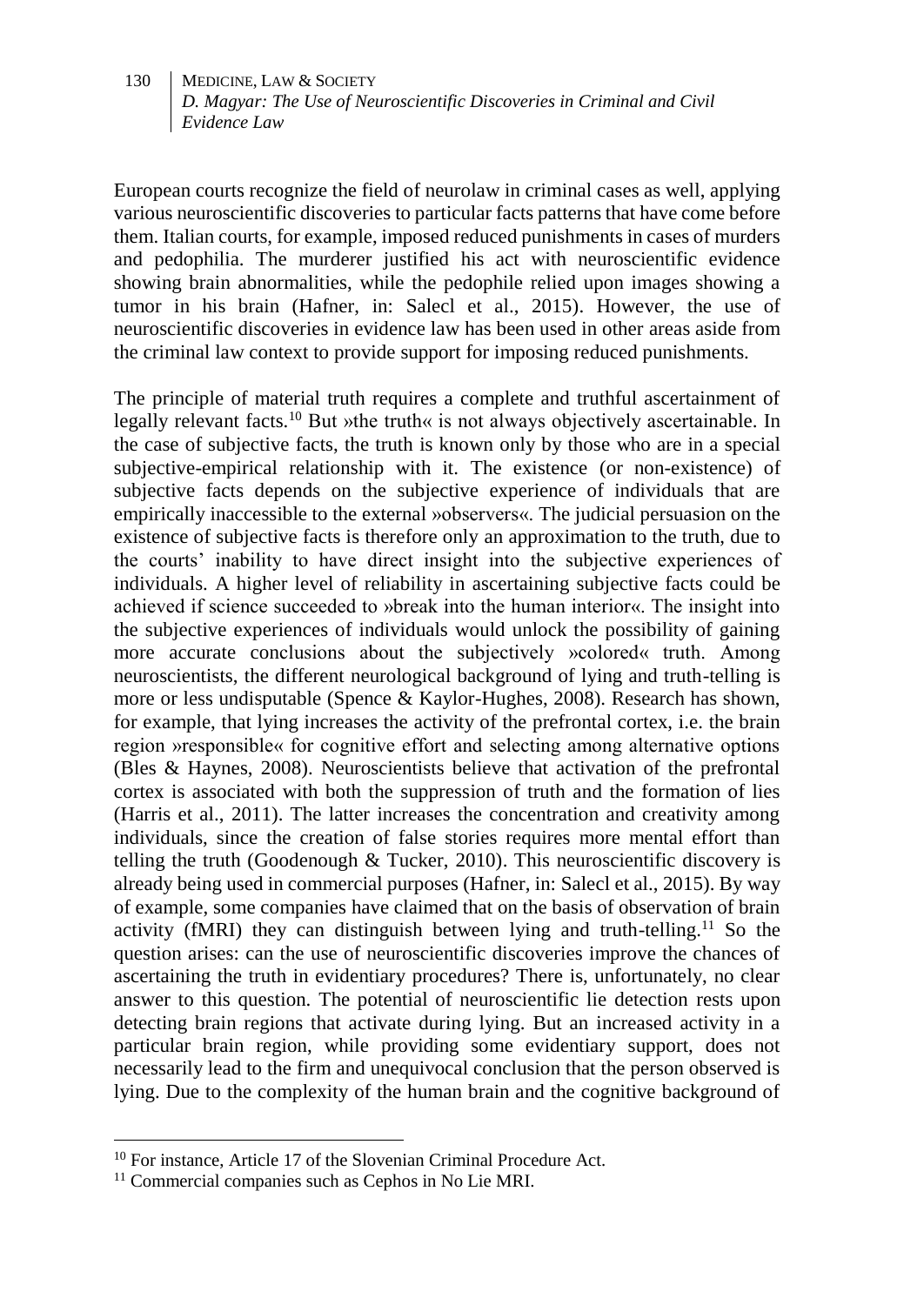lying, there are still many questions to be answered (Harris et al., 2011). After all, it can not be overlooked that neuroscientific lie detectors can pressure the free will and interfere on privacy. Therefore, we can make the following conclusion: although an increased activity of the prefrontal cortex can indicate that a person is lying, but the legal applicability of neuroscientific lie detectors, since there are many variables that exist, depends on the specific circumstances in any given case.

The abovementioned method of lie detecting is closely related to the method of brain fingerprinting. Neuroscientists have been able to determine what an individual sees – from simple characters and letters to complex images. Building upon this knowledge, neuroscientists have been able to search for memory traces in the brain (Faulkes, 2011, see also Hafner, in: Salecl et al., 2015). Memories are stored in different brain regions and (most likely) depend on neuroplasticity, also known as brain or neural plasticity, i.e. the ability of the brain to change throughout an individual's life. Although the mechanisms allowing humans to recall memories are not as of yet well-understood, neuroimaging technologies have the capacity to locate those regions responsible for storing memory (Mohorko et al., 2014). Some neuroscientists are convinced that monitoring the electrical signals, which are emitted by the brain when already known stimuli is detected, can determine whether an individual is familiar with particular information or not. This method, which allegedly provides up to 99.99% reliability in brain fingerprinting, received a number of criticisms by the neuroscientific community. The majority of scientists are convinced that the reliability of brain fingerprinting has been significantly overstated by its proponents. However, because this method is protected under intellectual property laws, it is difficult to fully assess its scientific reliability (Hafner, in: Salecl et al., 2015). Despite the criticism, the method of brain fingerprinting has already been used in evidential procedures. In the case of Harrington vs. Iowa, neuroscientific evidence showed that the memory traces in the defendant's brain did not match with the place of the crime, but did match with the location of the alleged alibi. In the renewed procedure, the discovery was presented to the only witness of the (alleged) crime, who admitted giving false testimony in the first procedure. Due to lack of evidence, Harrington was found not guilty (Mohorko et al., 2014). The Harrington case demonstrates that neuroscientifically unreliable methods are not necessarily irrelevant to evidence law. This is especially true when they are proposed by the defense in order to prove the defendant's innocence. However, pressure on free will and interference on privacy interests are equally present when applying this method. Therefore, the limitations and caveats discussed above have to be considered with the same degree of care.

Neuroscientific discoveries can also be useful in ascertaining and confirming the existence of pain. Pain is an unpleasant (sensory or emotional) feeling that is associated with actual or potential tissue damage (Merskey et al., 1994). Since the majority of pain signals are processed in the brain (Kolber, 2007), neuroscientists have reached the conclusion that the existence of pain can be detected by observing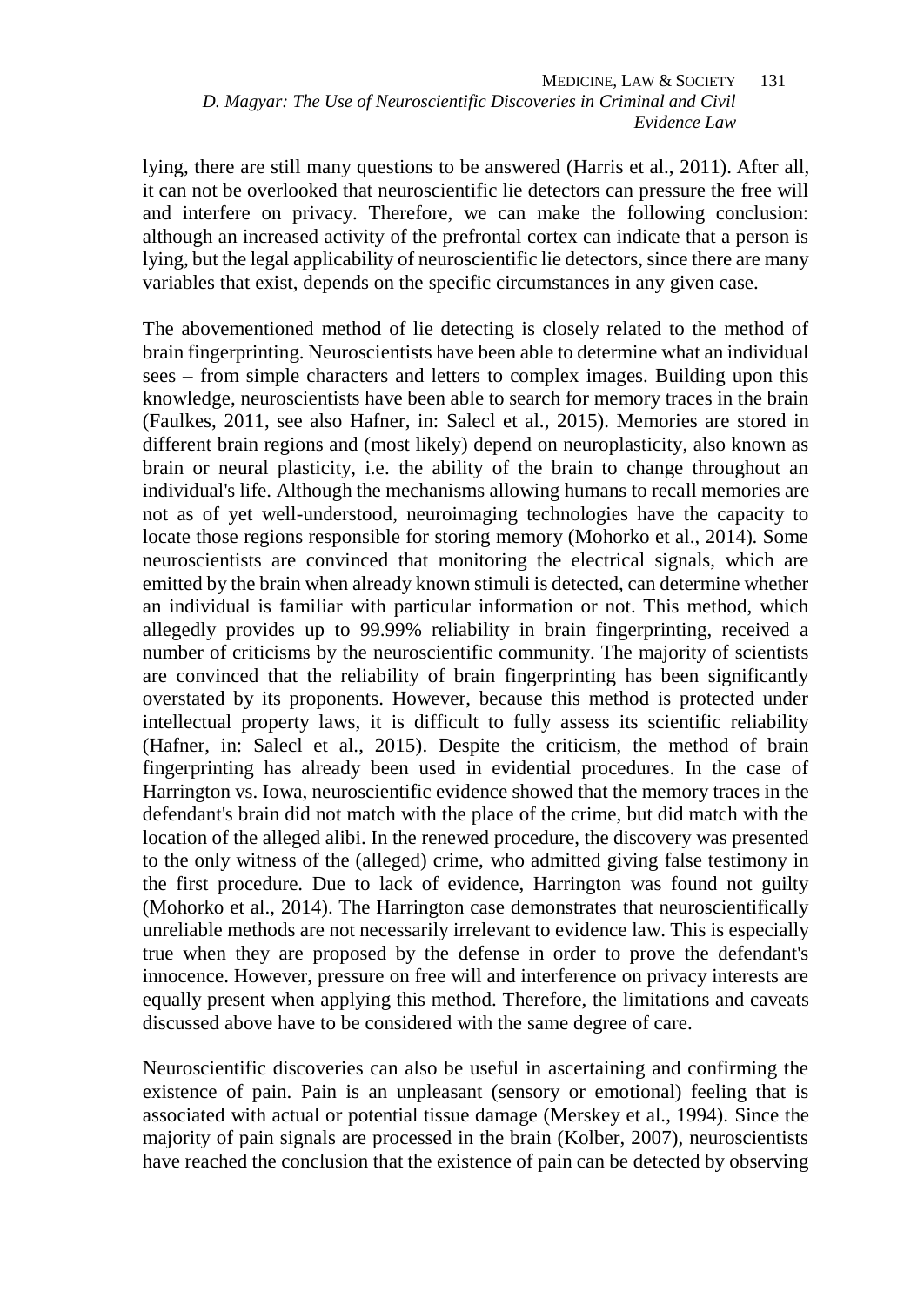cerebral activity (Baliki et al., 2010). This finding is supported by a recent study from Stanford University, in which the authors observed the activity of the brain during thermal exposure (Brown et al., 2011). Their research revealed that cerebral activity in stimulated circumstances is different from activity when an individual is not exposed to thermal stimulation. In the next phase of their work, eight new subjects were included in the research. This time, the scientists relied on the results of the previous phase of their study and determined the (non)existence of thermal stimulation on the basis of observing their subjects' brain activity. This was achieved with an eighty percent success rate (Kolber, 2014). In another research study, a neuroscientist succeeded in identifying people suffering from chronic back pain. The study involved individuals with and without pain, whose backs were exposed to painful thermal stimulation. Findings from this study showed that pain perception and related cortical activation patterns were similar in the two groups. However, nucleus accumbens activity differentiated the groups at a very high accuracy, exhibiting phasic and tonic responses with distinct properties (Baliki et al., 2010). The nucleus accumbens is a region in the hypothalamus that plays an important role in the cognitive processing of pleasure and rewarding. In individuals without chronic pain, the cessation of thermal stimulation affected with relief and rewardingly, as the acute heat pain stopped. Therefore, the blood oxygen-level dependent (BOLD) signal in that region was positive. On the other hand, in individuals with chronic back pain, the BOLD signal was negative, as the thermal stimulation initially stopped their (chronic) pain, which affected with relief and rewardingly. However, after the stimulation ceased, their back pain returned (Gazzaniga et al., 2010).

The above-presented neuroscientific objectification of pain is very useful in (civil) evidence law. The (non)existence of pain is a typical subjective fact. We have already concluded that we could achieve an increased level of reliability in ascertaining subjective facts if science succeeded to »break into the human interior«. The insight into subjective feelings of individuals would open the possibility of more accurate conclusions about the (non)existence of pain and other subjective facts.

Neuroscientific discoveries in evidence law can contribute to a more reliable objectification of subjective facts. By observing brain activity, facts related to the implied consent of victims, intention and negligence, mental health, legal capacity and many more legally relevant facts could be more reliably ascertained in both criminal and civil evidence law (Eggen & Laury, 2012, see also De Kogel et al., 2013).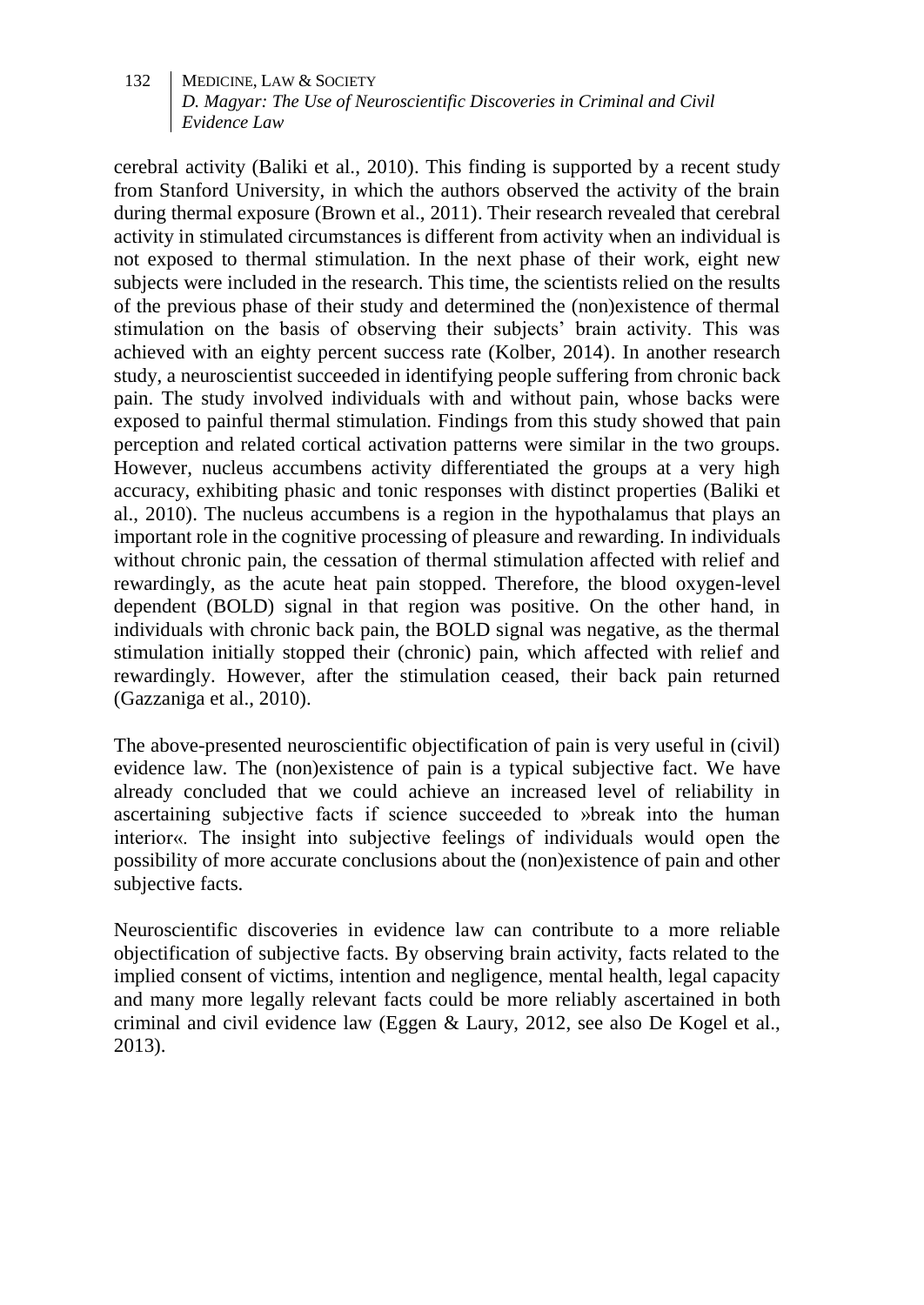### **4 Conclusion – the Future of Neurolaw**

It is impossible to know what the future holds. We can assume that many neurolegal questions will remain unanswered (in the near future). The development of neurolaw will require advancements in the fields of both neuroscience and the law (Shen, 2017). After all, the treasure trove of knowledge about the human brain is far from being filled (Marcus et al., 2015). Advancements in our knowledge is slow (mainly) due to the complexity of the human brain and limitations of neuroimaging. But despite the limitations of (modern) neuroscience, the situation is far from alarming and in fact there is much to be encouraged by. As this paper has shown, over the past few decades, our knowledge about the human brain has increased more than in the rest of the neuroscientific history. The exponential development of (neuro)science coupled with the large number of scientists involved in brain research are the main factors driving the reasonable expectation that the further development of neuroscience will be even more intense (Wickens, 2015). We are looking forward to a gradual improvement of neuroimaging technologies that will increase the number of (reliable) neuroscientific discoveries applicable in criminal and civil evidence law.

However, the further development of neurolaw will require additional (financial) investors, especially from the private sector, which is currently focused on neurotechnology. Therefore, it will be necessary to educate those investors about the potential of the interdisciplinary field of neuroscience and law (Shen, 2017). Additionally, it will be necessary to promote interdisciplinary education for students so that they might acquire both neuroscientific and legal knowledge. Most students already have the opportunity to upgrade their basic knowledge (e.g. within elective courses), while particular universities offer the possibility of interdisciplinary study on a higher degree. For example, the University of Wisconsin has been offering an interdisciplinary study program of Neuroscience, public policy and law since 2005,<sup>12</sup> while the University of Pennsylvania offers law students the possibility to obtain a certificate in social, cognitive and affective neuroscience.<sup>13</sup> The number of such and similar study programs is not high, but it is expected that their number will gradually increase. Although neurolaw is important for students (and academics), it is even more important for adults who have already completed their formal education. After all, neuroscientists and lawyers to whom those interdisciplinary study programs are no longer available should have the most knowledge in the field of neurolaw. Therefore, it is critical that lawyers get fully acquainted with neuroscientific discoveries that are applicable in law, while neuroscientists will have to ascertain the legal impact of their research. Anyone working in the field of neurolaw will have to choose the primary and secondary field of his work (research)

-

<sup>12</sup> The study program, available at: https://npp.wisc.edu (June 7, 2018).

<sup>13</sup> SCAN Certificate, available at: https://www.law.upenn.edu/live/news/5382-scancertificate-helps-law-students-use (June 7, 2018).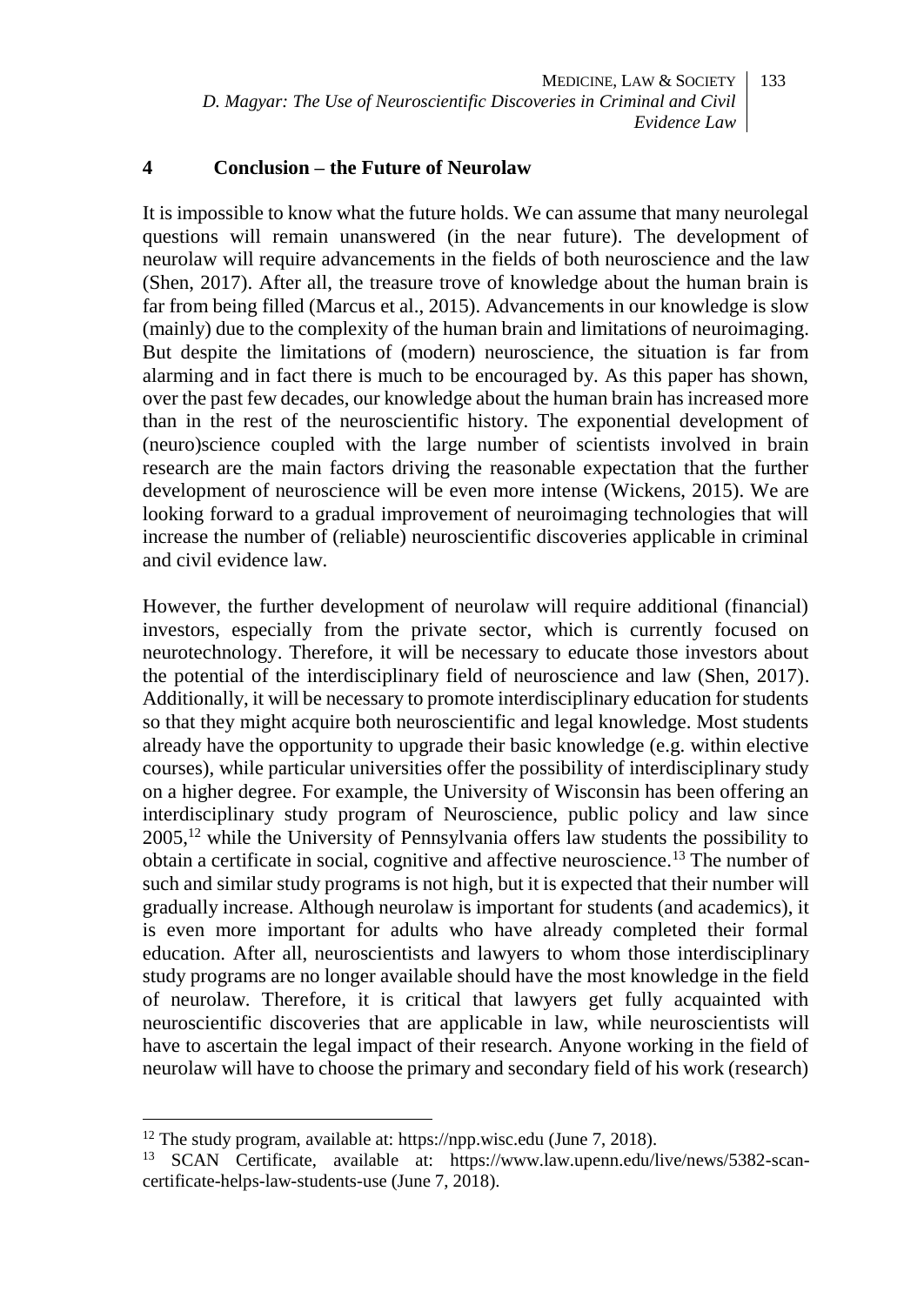– whether he will be a neuroscientist with basic legal knowledge or a lawyer with basic neuroscientific knowledge (Shen, 2017).

We who have chosen neuroscience as the secondary field of our research are obliged to have imagination. We must be passionate and have high expectations. At the same time however, we also must be patient, persistent and rational. We must not be complacent and inactive, merely waiting for *that* great neuroscientific discovery. To the contrary, we need to be proactive, always taking the initiative and asking ourselves: »What else can we do for neurolaw?«. After all, neuroscience is not an elixir, some magical potion which will solve all (neuro)legal problems by itself. It can only offer discoveries that are of great help to legal science. But at the end, the creation of that »neurolegal magic« will rest with us lawyers (Shen, 2017).

#### **References**

Adelman, G. E. (1987) *Encyclopedia of Neuroscience* (Basel: Birkhauser Verlag).

- Baliki, M., Geha, P. Y., Fields, H. L. & Apkarian, A. V. (2010) Predicting value of pain and analgesia: nucleus accumbens response to noxious stimuli changes in the presence of chronic pain, *Neuron*, 66(1), pp. 149-160, doi: 10.1016/j.neuron.2010.03.002.
- Bavcon, L., et al. (2009) *Kazensko pravo – splošni del* (Ljubljana: GV Založba).
- Bear, F. M., Connors, B. W. & Paradiso, M. A. (2016) *Neuroscience, Exploring the Brain* (Philadelphia: Wolters Kluwer).
- Bles, M. & Haynes, J. D. (2008) Detecting concealed information using brain-imaging technology, *Neurocase*, 14(1), pp. 82-92, doi: 10.1080/13554790801992784.
- Brown, J., Chatterjee, N., Younger, J. & Mackey, S. (2011) *Towards a Physiology-Based Measure of Pain: Patterns of Human Brain Activity Distinguish Painful from Non-Painful Thermal Stimulation*, PLOS ONE, available at: http://dx.doi.org/10.1371/journal.pone.0024124 (June 6, 2018).
- Cowan, W. M., Harter, D. H. & Kandel, E. R. (2000) The Emergence of Modern Neuroscience: Some Implications for Neurology and Psychiatry, *Annual Review of Neuroscience*, 23, pp. 343-391.
- De Kogel, C. H., Schrama, W. M. & Smit, M. (2013) Civil Law and Neuroscience, *Psychiatry, Psychology and Law* 21(2), pp. 272-285, doi: 10.1080/13218719.2013.808978.
- Dežman, Z., et al. (2003) *Kazensko procesno pravo Republike Slovenije* (Ljubljana: GV Založba).
- Eggen, J. M. & Laury, E. J. (2012) Toward a Neuroscience Model of Tort Law: How Functional Neuroimaging Will Transform Tort Doctrine, *The Columbia Science & Technology Law Review*, 13, pp. 235-306.
- Faulkes, Z. (2011) Can Brain Imaging Replace Interrogation and Torture?, *Global Virtue Ethics Review*, 6(2), pp. 55-78.
- Gazzaniga, M., et al. (2010) *A judge's guide to neuroscience: A concise introduction* (Santa Barbara: University of California).
- Goodenough, O. R. (2001) Mapping Cortical Areas Associated with Legal Reasoning and Moral Intuition, *Jurimetrics*, 41(4), pp. 429-442.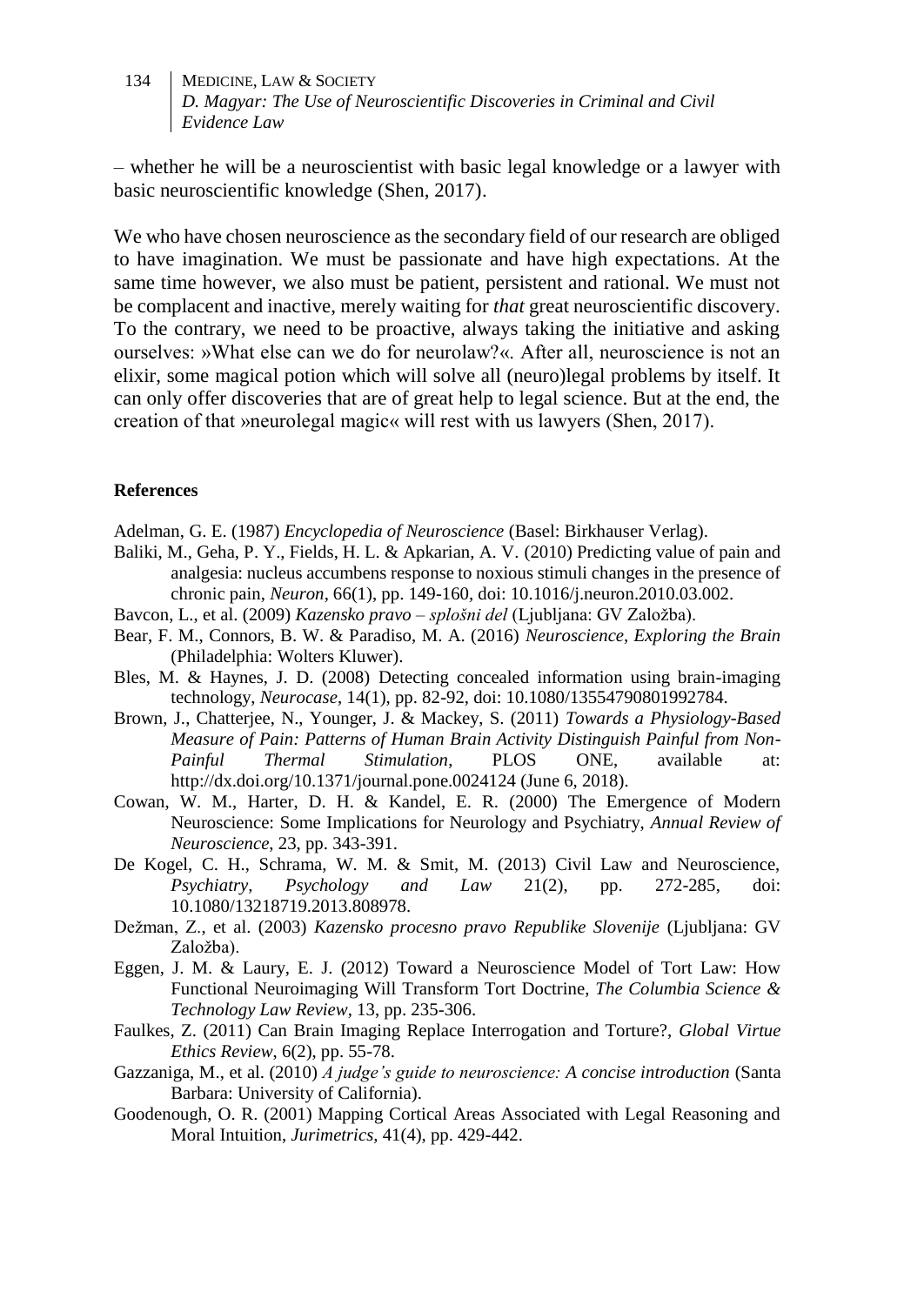- Goodenough, O. R. & Tucker, M. (2010) Law and Cognitive Neuroscience, *Annual Review of Law and Social Science*, 6, pp. 61-92, doi: 10.1146/annurev.lawsocsci.093008.131523.
- Greene, J. & Cohen, J. (2004) For the Law, Neuroscience Changes Nothing and Everything, *Philosophical Transactions of the Royal Society of London, Biological Sciences*, 359(1451), pp. 1775-1785, doi: 10.1098/rstb.2004.1546.
- Harris, J., et al. (2011) *Brain Waves Module 4: Neuroscience and the Law* (London: The Royal Society).
- Kolber, A. J. (2007) Pain Detection and the Privacy of Subjective Experience, *American Journal of Law and Medicine*, 33(2-3), pp. 433-456.
- Kolber, A. J. (2014) Will There Be a Neurolaw Revolution?, *Indiana Law Journal*, 89(807), pp. 808-845.
- Marcus, G., Freeman, J., Moser, M.-B. & Moser, E. I. (eds.) (2015) *The future of the brain, Essays by the world's leading neuroscientists* (Princeton: Princeton University Press).
- Mellyn, E. W. (2014) *Mad Tuscans and Their Families – A History of Mental Disorder in Early Modern Italy* (Philadelphia: University of Pennsylvania Press).
- Merskey, H., et al. (1994) *Classification of chronic pain: descriptions of chronic pain syndromes and definitions of pain terms* (Seattle: IASP Press).
- Mohorko, N., et al. (2014) *Prvi koraki v nevroznanost, znanost o možganih* (Ljubljana: SiNAPSA, Slovensko društvo za nevroznanost).
- Morse, S. J. (1982) Failed Explanations and Criminal Responsibility: Experts and the Unconscious, *Virginia Law Review*, 68(971), pp. 971-1084.
- Nadelhoffer, T. & Nahmias, E. (2011) Neuroscience, Free Will, Folk Intuitions and the Criminal Law, *Marshall Law Review*, 36(157), pp. 157-176.
- Pavčnik, M. (2007) *Teorija prava* (Ljubljana: GV Založba).
- Plesničar, B. K. (2016) Relationship between a Doctor and a Patient with Mental Disorder, *Medicine, Law & Society*, 9(1), pp. 11-19, doi 10.18690/24637955.9.1.11-19(2016).
- Pustilnik, C. A. (2009) Violence on the Brain: A Critique of Neuroscience in Criminal Law, *Wake Forest Law Review*, 44(183), pp. 183-238.
- Rechberger, W. H. & Simotta, D.-A. (2003) *Grundriss des österreichischen Zivilprozessrechts – Erkenntnisverfahren* (Vienna: Manzsche Verlags- und Universitätsbuchhandlung).
- Salecl, R., et al. (2015) *Možgani na zatožni klopi* (Ljubljana: GV Založba).
- Shen, X. F. (2016) The Overlooked History of Neurolaw, *Fordham Law Review*, 84(667), pp. 667-695.
- Shen, X. F. (2017) Law and Neuroscience 2.0, *Arizona State Law Journal*, 48(1043), pp. 1043-1086.
- Smith, S. (1954) The Development of Forensic Medicine and Law-Science Relations, *Journal of Public Law*, 3(304), pp. 304-318.
- Spence, S. & Kaylor-Hughes, C. J. (2008) Looking for truth and finding lies: The prospects for a nascent neuroimaging of deception, *Neurocase* 14(1), pp. 68-81, doi: 10.1080/13554790801992776.
- Tighe, J. A. (1986) The New York Medico-Legal Society: Legitimating the Union of Law and Psychiatry (1867–1918), *International Journal of Law and Psychiatry*, 9(2), pp. 231-243, doi: 10.1016/0160-2527(86)90048-8.
- Wecht, C. H. (2005) The History of Legal Medicine, *The Journal of the American Academy of Psychiatry and the Law*, 33(2), pp. 245-251.
- Wickens, A. P. (2015) *A History of the Brain* (London & New York: Psychology Press).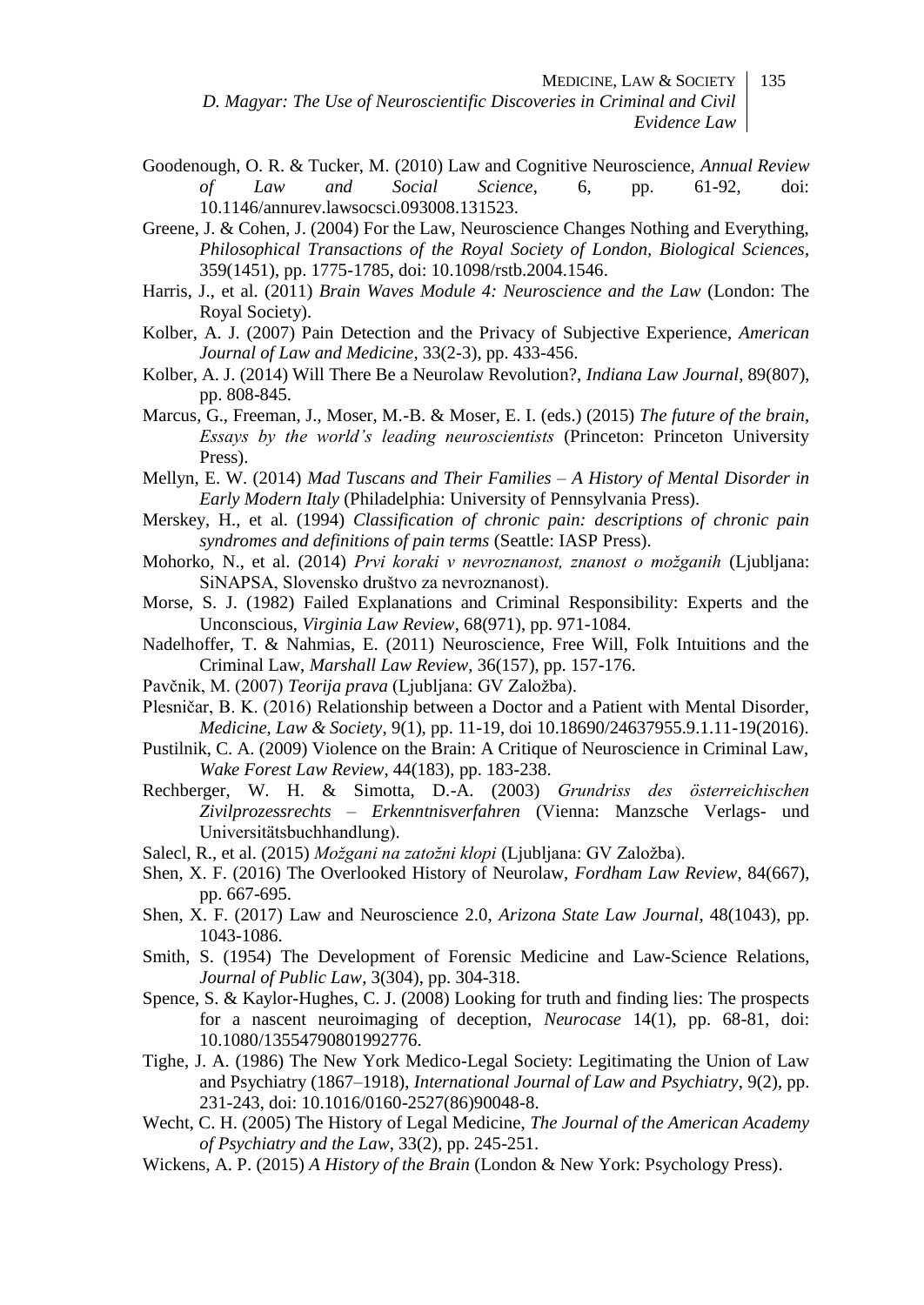# 136 | MEDICINE, LAW & SOCIETY